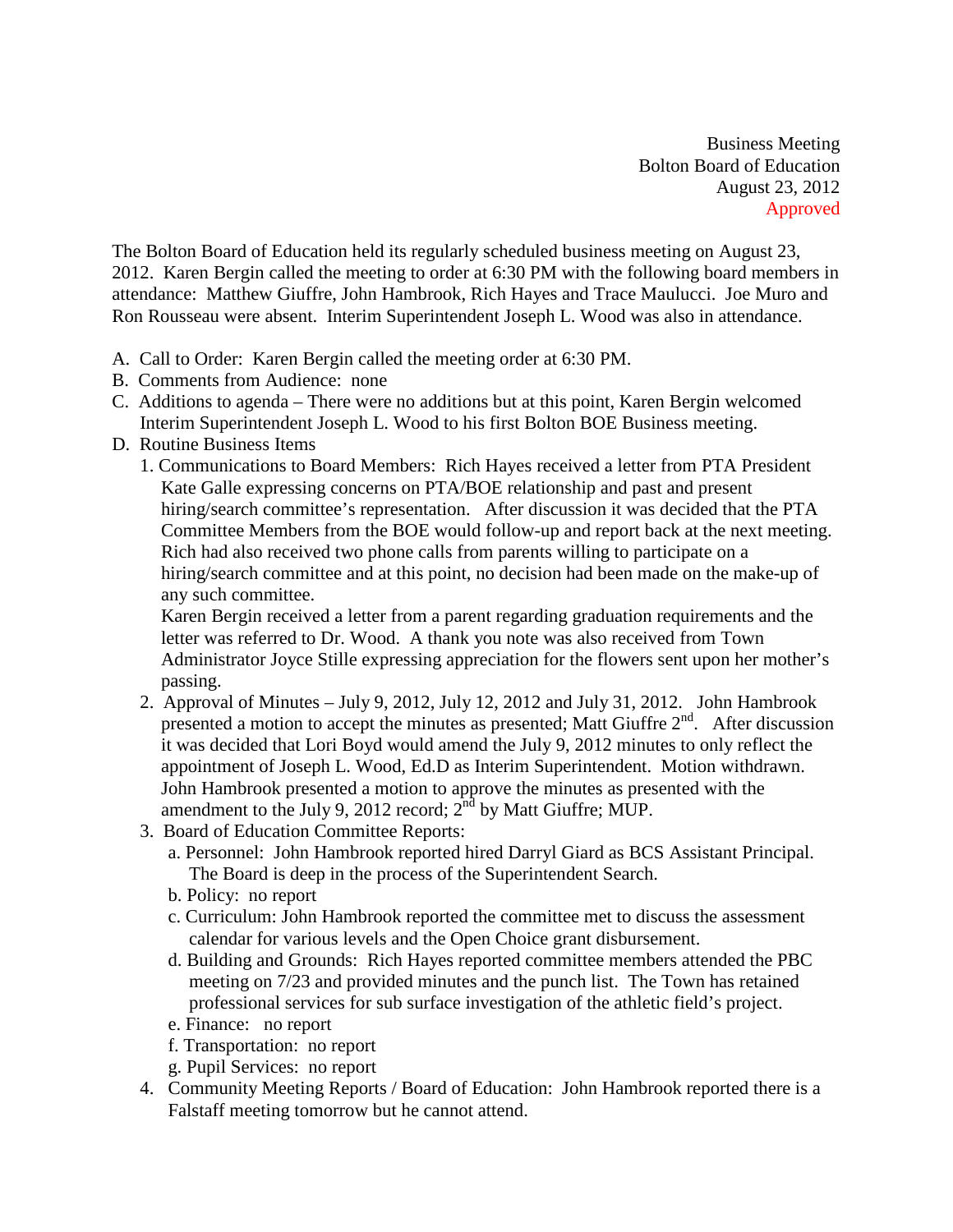- 5. Superintendent of Schools Report: Dr. Wood thanked the board for the opportunity to serve as caretaker and stated he was appreciative of the support and responsiveness the staff has shown and provided a brief summary of his first week.
	- a. Staffing Update: information on staff changes was provided; newly hired, retired/resigned and position changes, as well as a full time intern placement in BHS Guidance for the school year. The net staff position change is  $+1.0$ ; information on this will be officially communicated to the board.
	- b. OCR Corrective Action Plan: Ray Boyd provided a walk through inspection at BHS on 8/8/12 for OCR representatives. No new items were noted and we are waiting for final correspondence on compliance.
	- c. CMT/CAPT: Mary Grande provided informational handouts on CMT results and provided an in-depth review of them. Administration and grade level teams will be reviewing the results to determine why certain areas dropped and how to address individual student and grade level improvements and how best to communicate identified. There was discussion on reviewing the implementation of the current reading program (2008) and its correlation to the current Reading CMT scores vs. just a lower academic class; would there be value in a review comparison of past class data with similar CMT scores and look at any steps taken then; focus on year to year comparisons vs. looking for overall; other assessment tools are used in determining student/grade level need, not just CMT results; new State guidelines on student growth not just attainment of a proficiency goal; and attention to results of Free/Reduced students.

CAPT – Joe Maselli provided information handouts and an in-depth review of the CAPT results and how the staff prepares the students for the test. There has been a notable increase in the number of students taking AP courses and Joe Maselli was complimentary to the AP staff on their dedication in preparing their students as evidenced by the significant numbers of students passing these exams. In the 2014 school year, grade 11 will be taking this test, not grade 10. There was discussion on the ACT exam and its growth in popularity but still the SAT is the major benchmark.

- d. BCS Wireless: The project should be wrapped up by tomorrow but definitely before the opening of school. While we are waiting for the final invoice, there have been no known additional costs and the project is expected to come in on budget.
- e. Enrollment Updates: As of 8/23 the BCS enrollment is 534, BHS is 361 for a total of 895. We currently have 74 students enrolled from Columbia. There was a large enrollment this week at BHS, primarily Bolton residents. Joe Maselli expressed a concern over the #'s impacting class size, text books and availability of student electives. A potential impact of teacher's class size fluctuations from period to period and the proper classroom accommodations being available was also noted. Karen Bergin stated that students being placed in study halls because electives are not available is unacceptable and also suggested it may be time to review the original 80/20 Columbia agreement with the Board of Finance. The Central Office will forward information on the number of student transfers in/out and the net change once they are available. The Enrollment #'s sheet will be included in the BOE packet monthly beginning in September. There was also discussion on the actual budgeted # of Columbia students and it was confirmed by Kusal Huynh that the BOE had budgeted for 70 students.